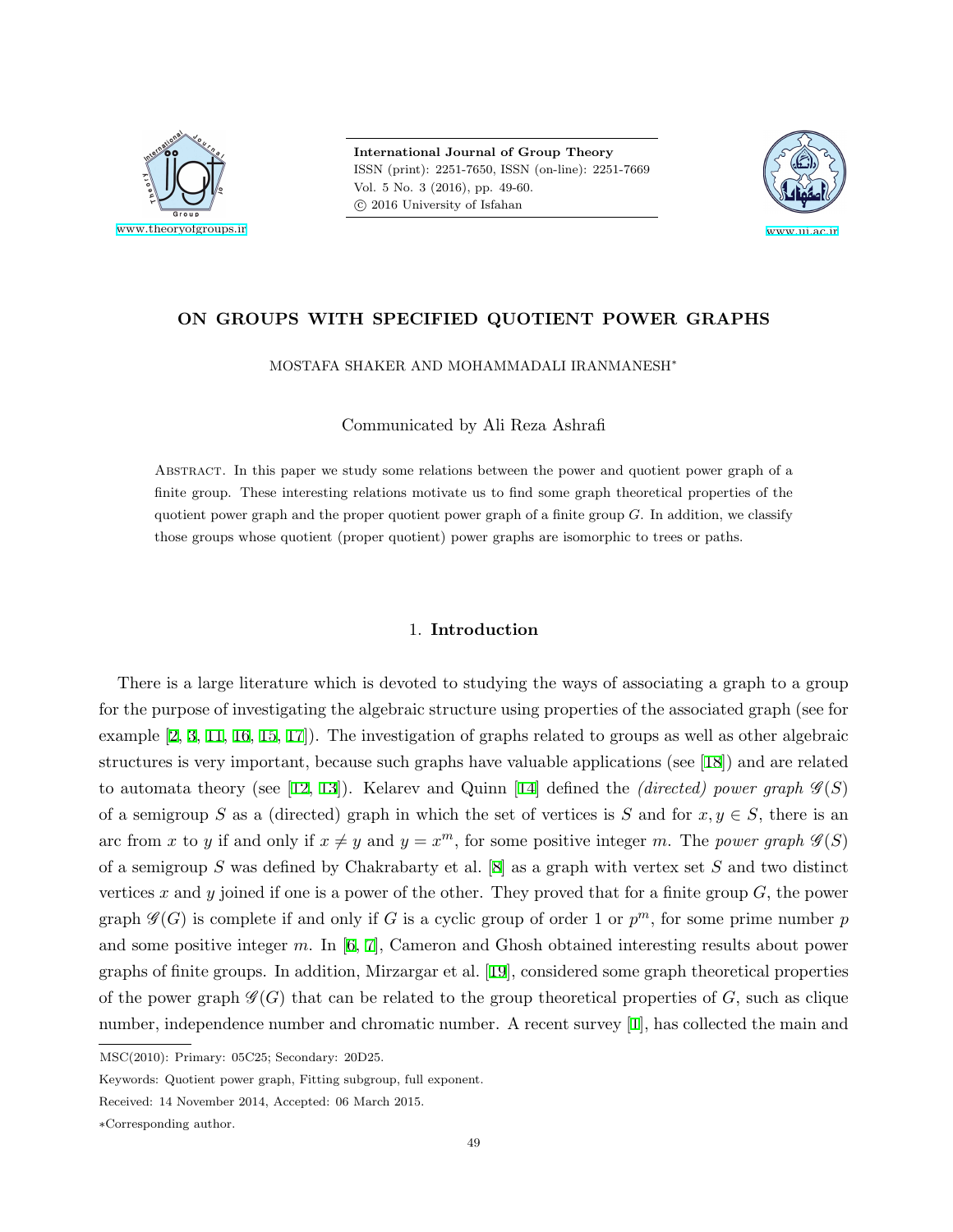beautiful results of the theory of power graphs, which seems to be a very interesting idea for future research.

If *G* is a finite group, then it can be easily shown that the power graph  $\mathscr{G}(G)$  is connected of diameter2, because the identity element  $1_G$  is adjacent to every element of *G*. Hence in [[4](#page-11-12), [5](#page-11-13)], it is focused on the 2-connectivity of  $\mathcal{G}(G)$ . The 2-connectivity of  $\mathcal{G}(G)$  can be studied by the *proper power graph*  $\mathscr{G}^*(G)$ , that is the 1-cut subgraph of  $\mathscr{G}(G)$ , which is obtained by omitting the vertex  $1_G$ and all its incident edges. Actually, it is easy to check that  $\mathscr{G}(G)$  is 2-connected if and only if  $\mathscr{G}^*(G)$ is connected. In [\[4\]](#page-11-12), we calculated the number of connected components of  $S_n$  and showed that  $\mathcal{G}(S_n)$ is 2-connected if and only if  $n = 2$  or both  $n, n - 1$  are not prime.

The complexity of a graph is reduced considerably when its quotient graph is considered instead. The possible equivalence relations imply very different levels of simplification and, as a consequence, havedifferent impact on the properties of the graph. In [[4](#page-11-12)], the *quotient power graph*,  $\widetilde{\mathscr{G}}(G)$ , and *proper quotient power graph*,  $\mathscr{G}^*(G)$ , as quotient graphs of  $\mathscr{G}(G)$  and  $\mathscr{G}^*(G)$  respectively, are considered. Here, the elements of *G* which generate the same cyclic subgroup are identified in a unique vertex.

In this paper, we focus on the investigation of (proper) quotient power graphs of finite groups. We study some graph theoretical properties of the (proper) quotient power graphs of a finite group *G*. In addition, groups whose (proper) quotient power graphs are isomorphic to trees or paths are classified. The following three theorems are the main theorems of this paper.

**Theorem A.** Let G be a finite group and  $\mathcal{F}(G)$  be the Fitting subgroup of G. Then  $\widetilde{\mathcal{G}}(G)$  is isomorphic *to a tree if and only if G is one of the following groups:*

*Case 1) G is a p-group of exponent p, p is a prime.*

*Case 2) G is a group of order*  $p^m q$  *as follows; where*  $p$  *and*  $q$  *are primes.* 

(i)  $|G| = p^m q$ , where  $3 \le p < q, m \ge 3, |\mathcal{F}(G)| = p^{m-1}$  and  $|G : G'| = p$ .

(*ii*)  $|G| = p^m q$ *, where*  $3 \le q < p, m \ge 1$  *and*  $|\mathcal{F}(G)| = |G'| = p^m$ *.* 

(*iii*)  $|G| = 2^m p$ *, where*  $p \geq 3, m \geq 2$  *and*  $|\mathcal{F}(G)| = |G'| = 2^m$ *.* 

(iv)  $|G| = 2p^m$ , where  $p \geq 3, m \geq 1, |\mathcal{F}(G)| = |G'| = p^m$  and  $\mathcal{F}(G)$  is elementary abelian.  $Case 3) G \cong A_5.$ 

**Theorem B.** Let  $G$  be a finite group. Then  $\mathscr{G}^*(G)$  is a path if and only if  $G$  is isomorphic to one of *the groups*  $\mathbb{Z}_p$ ,  $\mathbb{Z}_{p^2}$  *and*  $\mathbb{Z}_{pq}$ *, where*  $p, q$  *are prime numbers.* 

**Theorem C.** Let G be a finite group. Then  $\mathcal{G}^*(G)$  is a bipartite graph if and only if  $\mathcal{G}^*(G)$  is *connected and the order of each non-trivial element of G is a prime or a product of two primes (not necessary distinct).*

## 2. **Definitions and preliminaries**

All groups and graphs in this paper are assumed to be finite. Throughout the paper by a graph we mean a simple graphs which has no multiple edges or loops. We follow the terminology and notation of[[21\]](#page-11-14), for groups and[[1](#page-10-2)], for (quotient) power graphs. All other notations for graphs are from[[22\]](#page-11-15).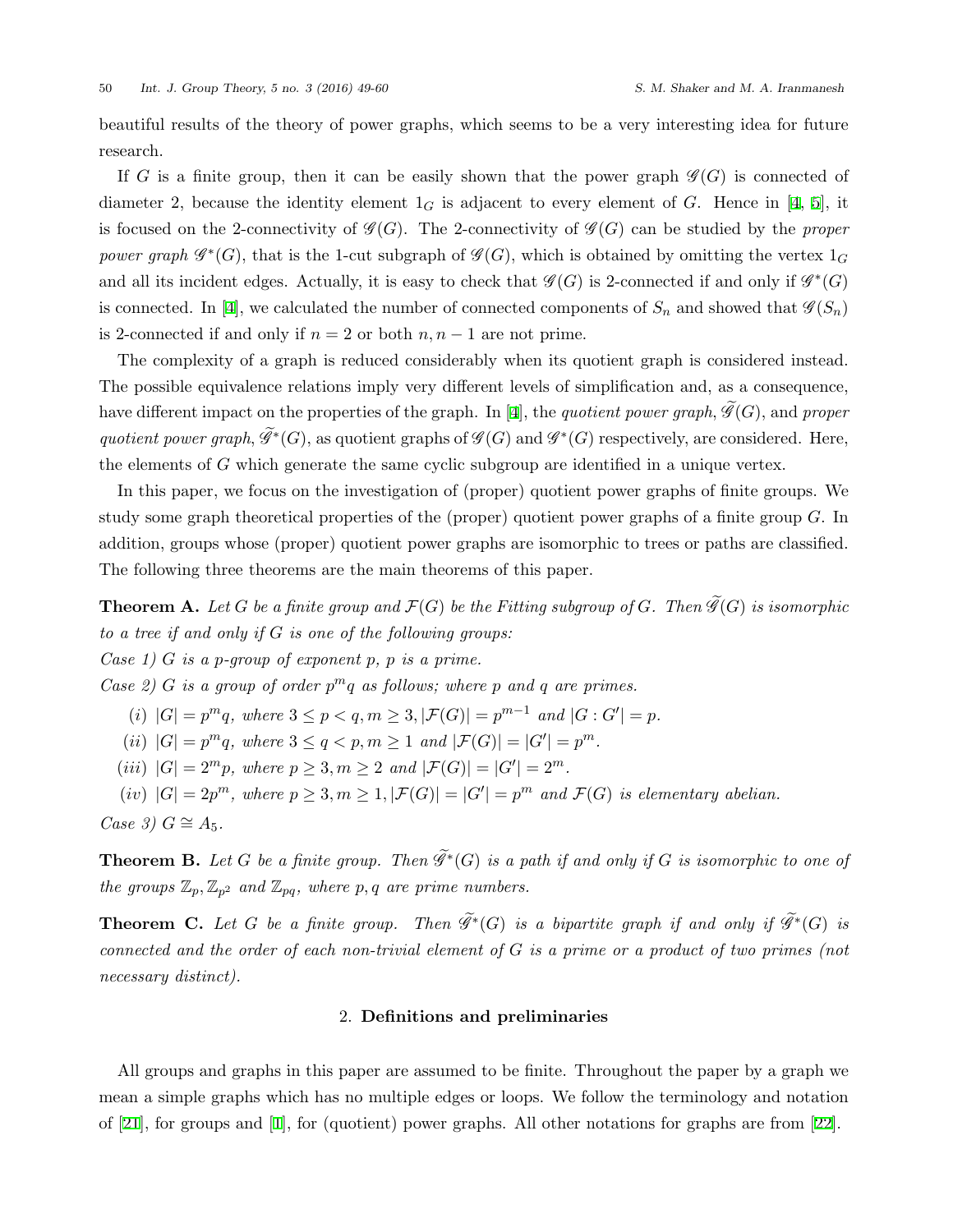Let  $\Gamma = (V, E)$  be a graph and  $a, b \in V$ . The distance  $d_{\Gamma}(a, b)$ , between a and b in  $\Gamma$  is defined as the length of the shortest path connecting them. The *girth* of  $\Gamma$ ,  $\mathbf{g}(\Gamma)$ , is the length of shortest cycle within the graph. Let  $x \in V$  be a fixed vertex in the graph  $\Gamma$ . The *x-cut subgraph* of  $\Gamma$  is given by  $\Gamma - x = (V \setminus \{x\}, E_x)$ , where  $E_x = E \setminus \{e \in E : e \text{ is incident to } x\}$ . A graph is called 2-connected if, for each  $x \in V$ , the graph  $\Gamma - x$  is connected. Suppose that  $\overrightarrow{\Gamma}$  is a directed graph. The outdegree of a vertex *a* is the number of arcs which get out from *a* and is denoted by  $d^+(a)$ . Also, the indegree of *a* is the number of arcs entering to *a* denoted by  $d^-(a)$ . We use  $a \to b$ , to show an arc from *a* to *b*.

2.1. **The power graphs.** Let *G* be a finite group, with identity element  $1_G$  and put  $G_0 = G \setminus \{1_G\}$ . The power graph  $\mathscr{G}(G) = (V, E)$ , of *G* is a graph with  $V = G$  and for  $x, y \in G$ , with  $x \neq y, \{x, y\} \in E$ if there exists  $m \in \mathbb{N}$  such that  $x = y^m$  or  $y = x^m$ . Since the cut graphs  $\mathscr{G}(G) - x$ , for  $x \in G_0$ , are trivially connected, then  $\mathscr{G}(G)$  is 2-connected if and only if the proper power graph, defined as the cut graph  $\mathcal{G}^*(G) = \mathcal{G}(G) - 1_G$  is connected.

2.2. **The quotient graphs.** Let  $\Gamma = (V, E)$  be a graph. Assume that an equivalence relation, say  $\sim$ , is defined on the set *V*. Consider the quotient set  $|V| = V / \sim$  and denote its elements with [x], for  $x \in V$ . We say that there is an edge  $\{[x], [y]\}\in [E]$  between  $[x] \in [V]$  and  $[y] \in [V]$  if  $[x] \neq [y]$  and there exist  $x', y' \in V$  such that  $x' \sim x, y' \sim y$  and  $\{x', y'\} \in E$ . This defines the graph  $\Gamma/\sim = ([V], [E]),$ called the quotient graph of  $\Gamma$  with respect to  $\sim$ .

2.3. **The quotient power graphs.** To deal with the graphs  $\mathscr{G}(G)$  and  $\mathscr{G}^*(G)$  and simplify their complexity, we consider two quotient graphs in which the elements of *G*, generating the same cyclic subgroup, are identified in a unique vertex.

Define the relation  $\sim$  on *G* as follows: if  $x, y \in G$ , then  $x \sim y$  if and only if  $\langle x \rangle = \langle y \rangle$ . It is immediate to check that  $\sim$  is an equivalence relation and that  $[x] = \{x^m : 1 \le m \le o(x), (m, o(x)) = 1\}$  is of size  $\phi(o(x))$ , where  $\phi$  denotes the Euler's totient function. We define the *order* of  $[x] \in [G]$  as the order of *x*: this definition is well posed because if  $\langle x \rangle = \langle y \rangle$ , then  $o(x) = o(y)$ . The quotient graph  $\mathscr{G}(G)/\sim$ will be denoted by  $\widetilde{\mathscr{G}}(G)$  and is called the quotient power graph. Its vertex set is  $[G] = G / \sim$  and its edge set  $[E]$ . By the definition of quotient graph, there is an edge between two distinct vertices  $[x]$ and [y] if and only if there exists  $x' \in [x]$  and  $y' \in [y]$  such that  $\{x', y'\} \in E$ , that is,  $x', y'$  are, in a suitable order, one the positive power of the other.

<span id="page-2-0"></span>**Remark 2.1.** [[4](#page-11-12), Remark 1] *For each*  $x, y \in G$ *, such that*  $[x] \neq [y]$ ,  $\{[x], [y]\} \in [E]$  *if and only if {x, y} ∈ E.*

Since  $[x] = [1_G]$  if and only if  $x = 1_G$ ,  $G_0$  is a union of equivalence classes. Thus it is possible to define the quotient graph  $\mathscr{G}^*(G)/\sim$ , called the proper quotient power graph and denoted by  $\mathscr{G}^*(G)$ . Note that  $\mathscr{G}^*(G)$  may be viewed also as the cut graph  $\mathscr{G}(G) - [1_G]$ . In particular its edge set is  $[E]_0 = [E]_{[1_G]}$ .

In this paper we set  $\mathscr{G}(G) = (V, E), \mathscr{G}(G) = ([V], [E]), \mathscr{G}^*(G) = (V_0, E_0)$  and  $\mathscr{G}^*(G) = ([V]_0, [E]_0)$ . We use the following lemma in the next sections.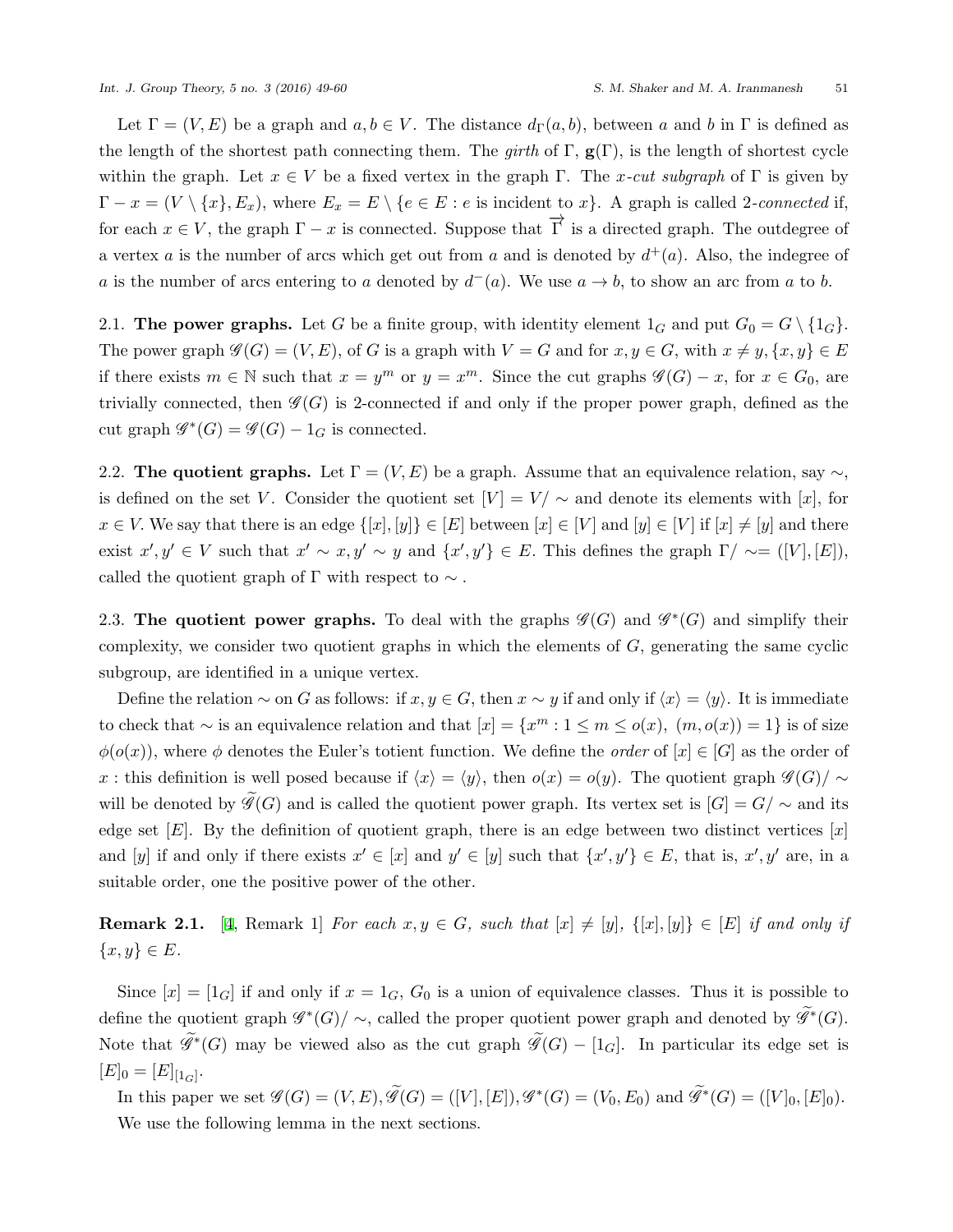<span id="page-3-0"></span>**Lemma 2.2.** [[4](#page-11-12), Lemma 4.1] *Let*  $c_0(G)$ *,*  $\widetilde{c}_0(G)$ *, be the number of connected components of*  $\mathscr{G}^*(G)$ *,*  $\mathscr{G}^*(G)$ *respectively.* Then  $c_0(G) = \widetilde{c}_0(G)$ .

# 3. **Relations between**  $\mathscr{G}(G)$  and  $\mathscr{G}(G)$

In this section we present some relations between  $\mathscr{G}(G)$  and  $\mathscr{G}(G)$ . These relations motivate us to investigate the quotient power graphs and the proper quotient power graphs of finite groups. Also we discuss the quotient power graphs of finite groups.

**Definition 3.1.** Let  $\Gamma = (V, E)$  be a graph and  $\sim$  be an equivalence relation on *V*. We say that  $∼$  is *strong-tame* if for each  $x, y \in V$ , with  $x \neq y$ , if  $x ∼ y$  then  $\{x, y\} ∈ E$ . Moreover we say that  $[\Gamma] = \Gamma / \sim$  is a *strong-tame* quotient of  $\Gamma$ , with respect to  $\sim$ , if  $\sim$  is strong-tame. By Remark [2.1](#page-2-0),  $\mathscr{G}(G)$  *is strong-tame quotient of*  $\mathscr{G}(G)$ *.* 

**Theorem 3.2.** *Let* [Γ] *be a strong-tame quotient of* Γ*.*

- (*i*) Let  $x, y \in V$  and  $[x] \neq [y]$ . Then  $d_{\text{[T]}}([x], [y]) = d_{\text{T}}(x, y)$ .
- (*ii*) Let *d* be the length of a longest path in  $\Gamma$ . Then  $d = -1 + \sum_{[a] \in [P]} o([a])$ , where  $[P]$  is a longest *path in* [Γ]*.*
- (*iii*) *Let* [Γ] *be a Hamiltonian graph. Then* Γ *is also Hamiltonian.*

*Proof.* Suppose  $d_{\mathscr{G}(G)}(x,y) = t$  and  $P: x = v_0, v_1, \ldots, v_{t-1}, v_t = y$  is a shortest path between x and *y* in Γ. Consider the sequence  $[P] : [x] = [v_0], [v_1], \ldots, [v_{t-1}], [v_t] = [y]$  in [Γ]. Suppose that  $[v_j] = [v_k]$ , where  $0 \leq j \leq k \leq t$ . Then  $\{v_j, v_k\} \in E$ . If  $j \neq k-1$  then the path  $P_0: x =$  $v_0, v_1, \ldots, v_j, v_k, \ldots, v_{t-1}, v_t = y$  is a path between *x* and *y* which is shorter than *P*, a contradiction. Now suppose that  $j = k - 1$ . If  $j = 0$  then there exists an edge between  $v_j$  and  $v_{k+1}$ . Thus the path  $P_1: x = v_j, v_{k+1}, \ldots, v_{t-1}, v_t = y$  is a shorter path between *x* and *y*, which is another contradiction. If  $j > 0$  then it is easy to see that there exist an edges between  $v_{j-1}$  and  $v_k$ . So we may consider the path  $P_2: x = v_0, v_1, \ldots, v_{j-1}, v_k, \ldots, v_{t-1}, v_t = y$ , of smaller length between x and y, a contradiction. Hence for every  $0 \le j \ne k \le t$ ,  $[v_j] \ne [v_k]$  and so the sequence  $[P] : [x], [v_1], \ldots, [v_{t-1}], [y]$  is a shortest path between [*x*] and [*y*] in [Γ]. Therefore  $d_{\text{[}(\Gamma)}([x], [y]) = t$ .

Conversely suppose  $d_{[\Gamma]}([x], [y]) = t$  and  $[Q] : [x], [v_1], \ldots, [v_{t-1}], [y]$  is a path of minimum length in [Γ]. By a similar argument as in the previous paragraph we may find the path  $Q: x, v_1, \ldots, v_{t-1}, y$ between *x* and *y* in  $\Gamma$  of minimum length. Therefore  $d_{\Gamma}(x, y) = t$ . This proves (*i*).

For proving  $(ii)$ , suppose that  $[P] : [v_0], [v_1], \ldots, [v_{d'}], [v_{d'}]$ . For every integer  $0 \le i \le d'$ ,  $[v_i]$  contain  $o([v_i])$  vertices of Γ. Since [Γ] is *strong-tame* then these vertices form a subgraph of Γ isomorphic to  $K_{o([v_i])}$ . For every integer  $0 \le i \le d'$ , we consider the path  $v_{i_1} = v_i, v_{i_2}, \ldots, v_{i_{o([v_i])-1}}$  of length  $o([v_i])-1$ which is a longest path in this subgraph. Now by adding these paths to the path [*P*], we obtain a longest path in  $\Gamma$ . Hence  $d = d' + \sum_{[a] \in [P]} (o([a]) - 1) = d' - (d' + 1) + \sum_{[a] \in [P]} o([a]) = -1 + \sum_{[a] \in [P]} o([a]).$ 

Finally for item (*iii*), let [Γ] be Hamiltonian. Since [Γ] is Hamiltonian, we can find a Hamiltonian cycle, say  $[C] : [v_0], [v_1], \ldots, [v_{d'}], [v_{d'}], [v_0]$ . Let  $[P] = [v_0], [v_1], \ldots, [v_{d'}], [v_{d'}]$ . By a similar method used in (*ii*), we obtain the corresponding path to  $[P]$  in  $\Gamma$ , say  $P$ . Suppose that the length of  $P$  is  $d$ .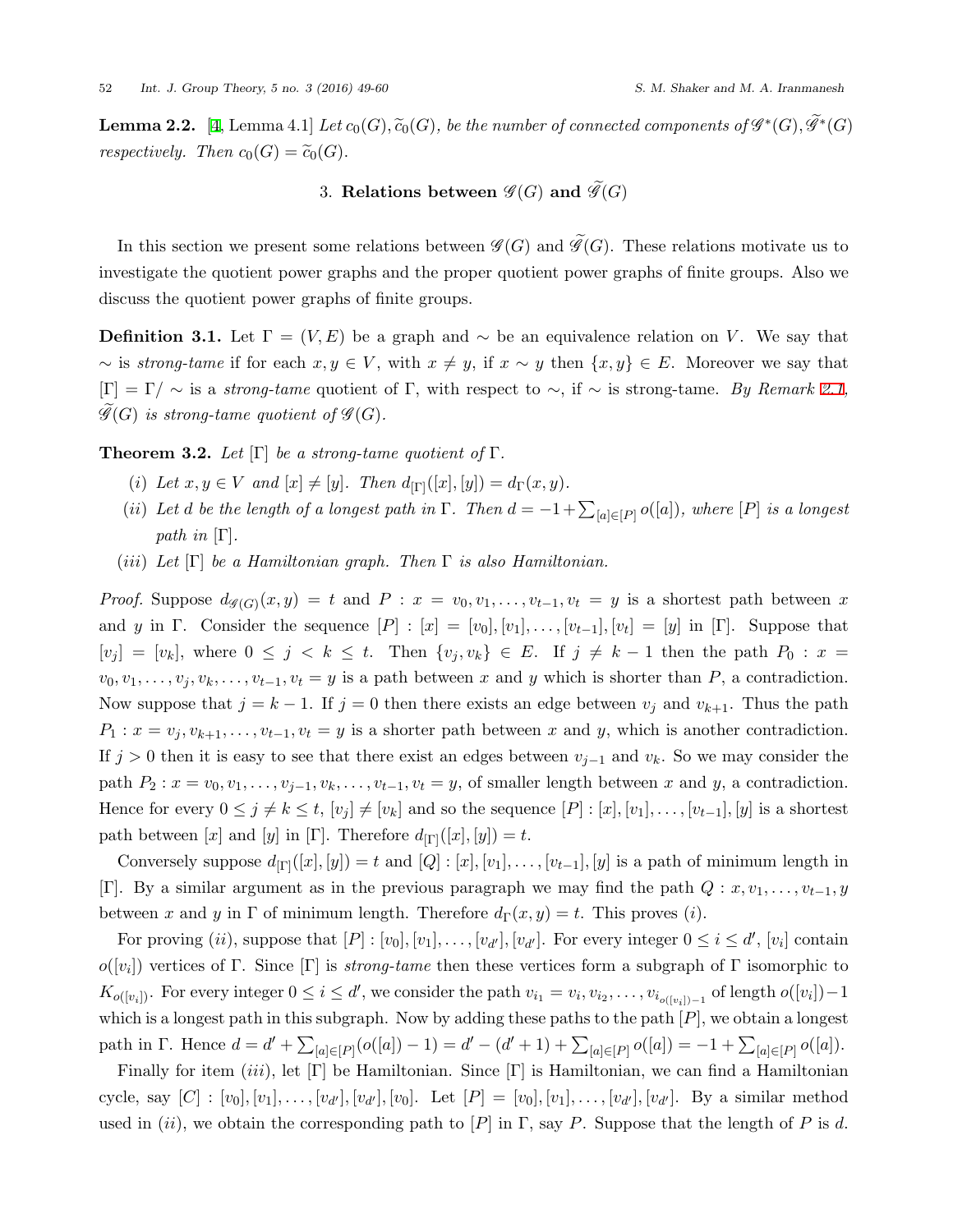By  $(ii)$ ,  $d = -1 + \sum_{[a] \in [P]} o([a]) = |V| - 1$ . This implies that *P* is a Hamiltonian path in Γ. Now since  $\{[v_{d'}], [v_0]\}\in [E]$  and  $[\Gamma]$  is *strong-tame*, then we have  $\{v_{i_{o([v_{d'}])-1}}, v_0\}\in E$ . By adding this edge to P, we obtain a Hamiltonian cycle in Γ. So Γ is a Hamiltonian graph.  $\square$ 

**Corollary 3.3.** (*i*) *Let*  $x, y \in V$  *and*  $[x] \neq [y]$ *. Then* 

$$
d_{\widetilde{\mathscr{G}}(G)}([x],[y]) = d_{\mathscr{G}(G)}(x,y).
$$

(*ii*) Let *d* be the length of a longest path in  $\mathscr{G}(G)$ . Then

$$
d = -1 + \sum_{[a] \in [P]} \phi(o(a)),
$$

*where*  $[P]$  *is a longest path in*  $\widetilde{\mathscr{G}}(G)$ *.* (*iii*) *Let*  $\widetilde{\mathscr{G}}(G)$  *be a Hamiltonian graph. Then*  $\mathscr{G}(G)$  *is also Hamiltonian.*

*Proof.* These are immediate consequence of the fact that  $\widetilde{\mathscr{G}}(G)$  is *strong-tame* quotient of  $\mathscr{G}(G)$  and for every  $[a] \in [G]$ ,  $o([a]) = \phi(o(a))$ .

In[[8](#page-11-8)], authors showed that the number of edges  $e$  of  $\mathscr{G}(G)$  is given by  $2e = \sum_{a \in G} \{2o(a) - \phi(o(a)) - 1\}.$ Now we calculate,  $[e]$ , the number of edges in  $\widetilde{\mathscr{G}}(G)$ .

<span id="page-4-0"></span>**Theorem 3.4.** Suppose 
$$
\phi
$$
 is the Euler's totient function. Then:  
\n(i)  $|V| = \sum_{[a] \in [V]} \phi(o(a))$  and  $|[V]| = \sum_{a \in V} \frac{1}{\phi(o(a))}$ .  
\n(ii)  $[e] = \sum_{a \in G} \frac{1}{\phi(o(a))}(-1 + \sum_{i=1}^{o(a)} \frac{1}{\phi(o(a^i))})$ , where  $o(a^i) = \frac{o(a)}{(o(a), i)}$ , for every element  $a \in G$ .

*Proof.* (*i*) Let [*a*] be the class of *a* under relation "  $\sim$  ". Then  $o([a]) = \phi(o(a))$ . Hence  $|V| =$  $\sum_{[a]\in[V]} \phi(o(a))$ . Since  $o([a]) = \phi(o(a))$ , we have  $\sum_{b\in[a]}$  $\frac{1}{\phi(o(a))} = 1$ . Hence  $|V| = \sum_{a \in V}$  $\frac{1}{\phi(o(a))}$ . *−−−→*

(*ii*) In  $\widetilde{\mathscr{G}}(G)$ , if there exist two arcs  $[a] \to [b]$  and  $[b] \to [a]$ , then  $a = b^n$  and  $b = a^m$ , for some positive integers *n* and *m*, respectively. This implies that  $[a] = [b]$ . Thus there are no bidirected arcs in *−−−→*  $\frac{\text{here are no bidirected arcs in } \mathcal{G}(G)}{\sim}$ So the number of edges in  $\mathscr{G}(G)$  is equal to the number of arcs in  $\mathscr{G}(G)$ . Hence instead of calculating the number of edges in  $\mathscr{G}(G)$ , we calculate the number of arcs in  $\overline{\widetilde{\mathscr{G}}(G)}$ . Suppose  $[\overrightarrow{e}]$  is the number of arcs in  $\overline{\mathscr{G}}(G)$ . Since  $[\overline{e}] = \sum_{[a] \in [G]} d^+([a])$ , then for obtaining  $[\overline{e}]$ , it is enough to calculate the outdegree  $d^+([a])$ , for every  $[a] \in [G]$ . For this purpose, we construct the graph *−−−→*  $\mathscr{G}(G)$  from the graph  $\overline{\mathscr{G}(G)}$  by considering the equivalence relation "  $\sim$  ". Let  $t_a = d^+(a) - d^+(a)$ . Since  $d^+(a) = o(a) - 1$ , for calculating  $d^+([a])$ , it is enough to obtain  $t_a$ . Suppose that  $S = \{a, a^2, a^3, \ldots, a^{o(a)}\}$  and  $[a^{i_1}] =$  $[a], [a^i], \ldots, [a^{i_k}]$  be distinct classes of relation "  $\sim$  " on the set *S*. For every integer  $1 \leq j \leq k$ , all vertices of the set  $[a^{i_j}]$  are coincide with one vertex  $[a^{i_j}]$  in *−−−→*  $\frac{f(a^{i_j})}{\sim}$  are coincide with one vertex  $[a^{i_j}]$  in  $\mathscr{G}(G)$  and  $\phi(o(a^{i_j}))$  – 1 arcs are omitted from  $\overrightarrow{\mathscr{G}(G)}$  to obtain  $\overrightarrow{\mathscr{G}}(G)$ . (Note that for  $[a^{i_1}] = [a]$ , there exist  $\phi(o(a)) - 1$  arcs from *a* to all vertices in [*a*], which are omitted in *−−−→*  $\widetilde{\mathscr{G}}(G)$ .) Thus  $t_a = \sum_{j=1}^k \phi(o(a^{i_j})) - 1$ . Since  $o([a^{i_j}]) = \phi(o(a^{i_j}))$  and for every  $a^t \in$  $[a^{i_j}], \phi(o(a^t)) = \phi(o(a^{i_j})),$  then  $t_a = \sum_{j=1}^k \sum_{a^t \in [a^{i_j}]}$  $\phi(o(a^t)) - 1$  $\frac{\partial(a^i)}{\partial(a^i)} = 1$ . Hence  $t_a = \sum_{t=1}^{o(a)}$  $\phi(o(a^t)) - 1$  $\frac{\phi(a^j)}{\phi(o(a^t))} =$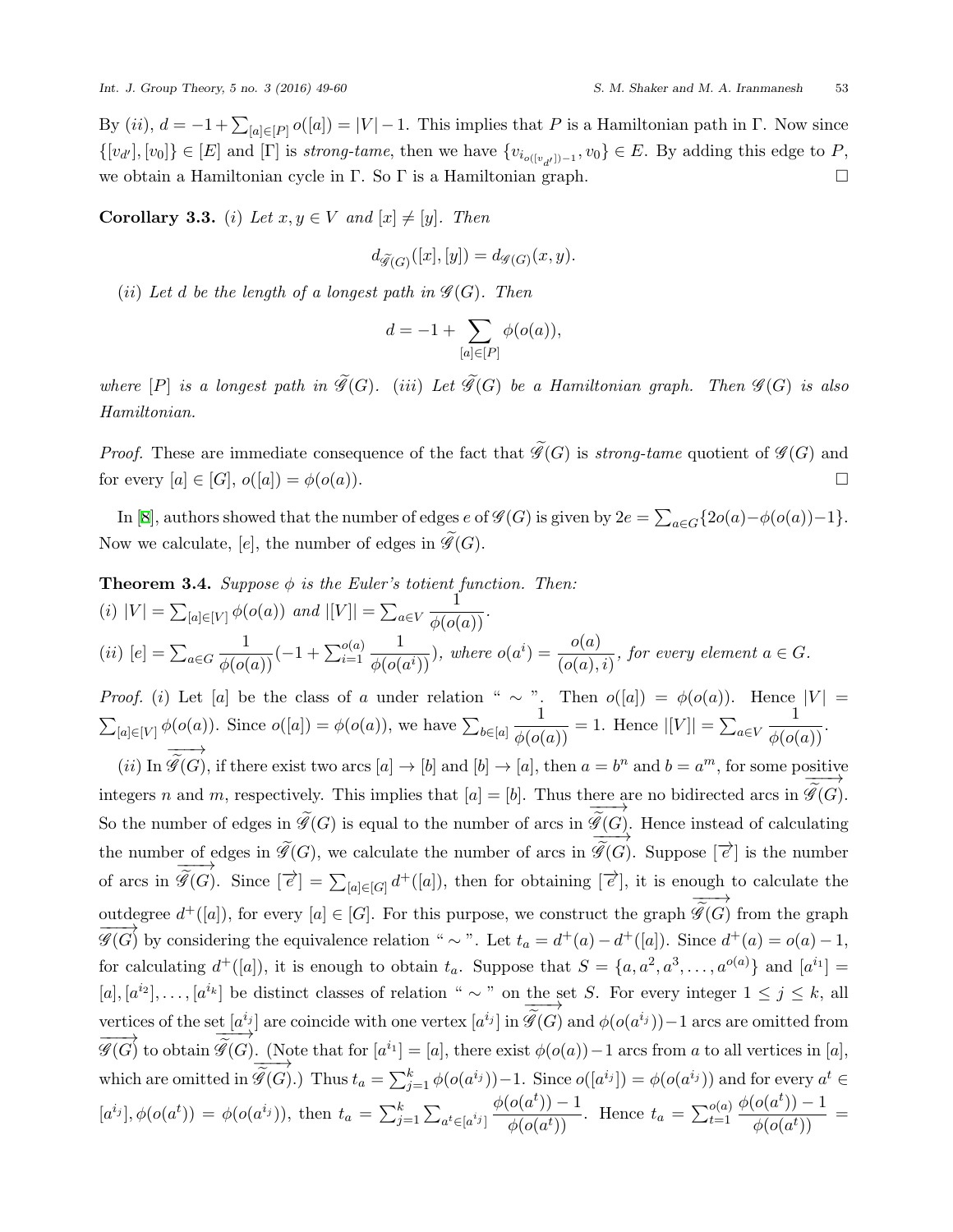$$
\sum_{t=1}^{o(a)} (1 - \frac{1}{\phi(o(a^t))}) = o(a) - \sum_{t=1}^{o(a)} \frac{1}{\phi(o(a^t))}. \text{ Since } d^+(a) = o(a) - 1, \text{ then } d^+(a) = d^+(a) - t_a = -1 + \sum_{t=1}^{o(a)} \frac{1}{\phi(o(a^t))}. \text{ Therefore } [\overrightarrow{e}] = \sum_{[a] \in [G]} d^+(a) = \sum_{[a] \in [G]} (-1 + \sum_{t=1}^{o(a)} \frac{1}{\phi(o(a^t))}). \text{ By the fact that } o([a]) = \phi(o(a)), \text{ we have } [e] = [\overrightarrow{e}] = \sum_{a \in G} \frac{1}{\phi(o(a))} (-1 + \sum_{t=1}^{o(a)} \frac{1}{\phi(o(a^t))}). \square
$$

In<sup>[\[20](#page-11-16)]</sup>, authors showed that for a finite group  $G, \mathcal{G}(G)$  is a tree if and only if *G* is an elementary abelian 2-group. In the following, we characterize finite groups *G*, which  $\widetilde{\mathscr{G}}(G)$  are isomorphic to trees.

Let  $P$  be the class of the finite groups having all (nontrivial) elements of prime order. Deaconescu in [\[9\]](#page-11-17), proved the following theorem.

<span id="page-5-0"></span>**Theorem 3.5.** [\[9,](#page-11-17) Main Theorem] *Let G be a P-group. Then one the following cases occurs: I. G is a p-group of exponent p, p is a prime.*

*II. G is a group of order p <sup>m</sup>q as follows; where p and q are primes.*

- (i)  $|G| = p^m q$ , where  $3 \le p < q, m \ge 3, |\mathcal{F}(G)| = p^{m-1}$  and  $|G : G'| = p$ .
- (*ii*)  $|G| = p^m q$ *, where*  $3 \le q < p, m \ge 1$  *and*  $|\mathcal{F}(G)| = |G'| = p^m$ *.*
- (*iii*)  $|G| = 2^m p$ *, where*  $p \geq 3, m \geq 2$  *and*  $|\mathcal{F}(G)| = |G'| = 2^m$ *.*
- (iv)  $|G| = 2p^m$ , where  $p \geq 3, m \geq 1, |\mathcal{F}(G)| = |G'| = p^m$  and  $\mathcal{F}(G)$  is elementary abelian.

$$
III. G \cong A_5.
$$

Now we prove the following theorem.

<span id="page-5-1"></span>**Theorem 3.6.** Let G be a finite group. Then  $\widetilde{\mathcal{G}}(G)$  is isomorphic to a tree if and only if G is one of *the following groups:*

*Case 1) G is a p-group of exponent p, p is a prime.*

*Case 2) G is a group of order*  $p^m q$  *as follows; where p and q are primes.* 

- (i)  $|G| = p^m q$ , where  $3 \le p < q, m \ge 3, |\mathcal{F}(G)| = p^{m-1}$  and  $|G : G'| = p$ .
- (*ii*)  $|G| = p^m q$ *, where*  $3 \le q < p, m \ge 1$  *and*  $|\mathcal{F}(G)| = |G'| = p^m$ *.*
- (*iii*)  $|G| = 2^m p$ *, where*  $p \geq 3, m \geq 2$  *and*  $|\mathcal{F}(G)| = |G'| = 2^m$ *.*
- (iv)  $|G| = 2p^m$ , where  $p \geq 3, m \geq 1, |\mathcal{F}(G)| = |G'| = p^m$  and  $\mathcal{F}(G)$  is elementary abelian.

 $Case 3) G \cong A_5.$ 

*Proof.* Let  $\widetilde{\mathscr{G}}(G)$  be a tree. Suppose that there exists an element  $a \in G$  such that pq divides  $o(a)$ , where *p* and *q* are prime numbers (not necessarily distinct). Then there exists the cycle:  $[1_G]$ ,  $[a]$ ,  $[a^p]$ ,  $[1_G]$ in  $\widetilde{\mathscr{G}}(G)$ . Thus  $\mathbf{g}(\widetilde{\mathscr{G}}(G)) = 3$  and so  $\widetilde{\mathscr{G}}(G)$  is not a tree, which is a contradiction. Hence all non-trivial elements of *G* must be of prime order.

Conversely suppose that all non-trivial elements of *G* are of prime order. If  $\widetilde{\mathscr{G}}(G)$  is not a tree then there exists a cycle in  $\widetilde{\mathcal{G}}(G)$  say  $[1_G], [a_1], [a_2], \ldots, [a_k],$ 

 $[1_G]$ . Since  $\{[a_1], [a_2]\} \in [E]$  we may assume, without loss of generality, that  $a_2 = a_1^m$  for some positive integer  $m > 1$ . Since  $o(a_1)$  is a prime number, then  $[a_1] = [a_2]$ , which is a contradiction. Hence  $\widetilde{\mathscr{G}}(G)$  is a tree.

Now by using Theorem [3.5](#page-5-0), the proof is complete.  $\Box$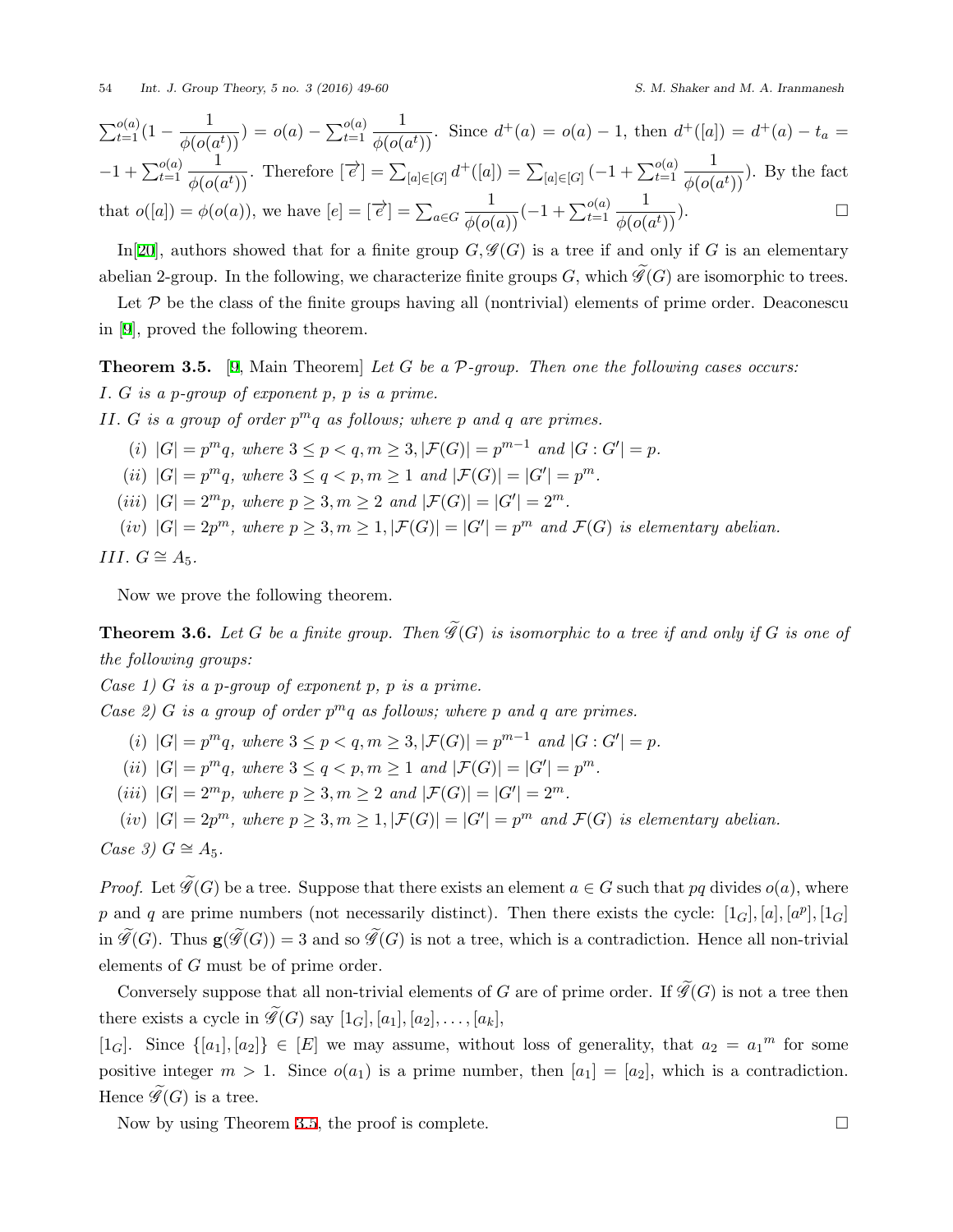**Corollary 3.7.** Let *G* be a finite group. Then  $\widetilde{\mathscr{G}}(G)$  is a tree if and only if  $\widetilde{\mathscr{G}}(G)$  is a (|[V|| − 1)*-star.* 

*Proof.* Let  $\widetilde{\mathscr{G}}(G)$  be a tree. In the proof of Theorem [3.6](#page-5-1), we show that all non-trivial elements of *G* are of prime order. Now since  $[1_G]$  is adjacent with all other elements of  $[G]$ , then the assertion is established.

The converse is straightforward. □

Suppose  $\Gamma = (V, E)$  is a graph. A non-empty subset  $X \subseteq V$  is called a *clique* if the induced subgraph on *X* is a complete graph. The maximum size of a clique in  $\Gamma$  is called *clique number* of  $\Gamma$ and denoted by *ω*(Γ). The *chromatic number* of Γ is the smallest number of colors needed to color the vertices of Γ so that no two adjacent vertices share the same color. This number is denoted by  $\chi(\Gamma)$ .

A graph  $\Gamma$  is *perfect* if for every induced subgraph  $\Lambda$  of  $\Gamma$ , the chromatic number of  $\Lambda$  is equal to the size of the largest clique of  $\Lambda$ .

**Theorem 3.8.** [\[10](#page-11-18), Theorem 3.1] *The power graph of a group is perfect.*

By a similar argument to[[10,](#page-11-18) Theorem 3.1], we immediately conclude the following theorem.

**Theorem 3.9.** *Suppose G is a finite group. Then the power graph*  $\widetilde{\mathscr{G}}(G)$  *is perfect and so*  $\omega(\widetilde{\mathscr{G}}(G))$  =  $\chi(\widetilde{\mathscr{G}}(G))$ .

In[[8](#page-11-8)], Chakrabarty et al. proved that for a finite group  $G$ , the power graph  $\mathscr{G}(G)$  is complete if and only if *G* is a cyclic group of order 1 or  $p^m$ , for some prime number  $p$  and some positive integer *m*. There exist a similar result for quotient power graphs.

<span id="page-6-0"></span>**Theorem 3.10.** Let G be a finite group. Then  $\widetilde{\mathscr{G}}(G)$  is complete if and only if G is of order 1 or  $p^m$ *for some positive integer m.*

*Proof.* Since for every element  $x \in G$ , the induced subgraph of the set [*x*] of  $P(G)$  is complete, then *P*(*G*)is complete if and only if  $\widetilde{\mathscr{G}}(G)$  is complete. By [[8](#page-11-8), Theorem 2.12], the proof is complete. □

Mirzargaret al. [[19\]](#page-11-11), considered some graph theoretical properties of the power graph  $\mathscr{G}(G)$  that can be related to the group theoretical properties of *G*, such as clique number, independence number and chromatic number. Now we consider the quotient power graph  $\widetilde{\mathscr{G}}(G)$  and obtain similar results for  $\mathscr{G}(G)$ .

Suppose  $D(n)$  denotes the set of all positive divisors of *n*. It is well-known that  $(D(n),)$  is a distributive lattice. In the following we apply the structure of this lattice to compute the clique and chromatic number of  $\widetilde{\mathscr{G}}(\mathbb{Z}_n)$ .

**Lemma 3.11.** *Suppose G is a group and*  $A \subseteq [G]$ *. The vertices of A constitute a complete subgraph in*  $\widetilde{\mathscr{G}}(G)$  *if and only if*  $\{< x > |x \in A\}$  *is a chain.* 

*Proof.* By Theorem [3.10,](#page-6-0) *C* is a clique in  $P(G)$  if and only if  $[C]$  is a clique in  $\widetilde{\mathscr{G}}(G)$ , where  $[C]$  is the correspondingsubgraph to *C* in  $\widetilde{\mathscr{G}}(G)$ . Now by a similar argument to [[19,](#page-11-11) Lemma 1], the sentence is established.  $\square$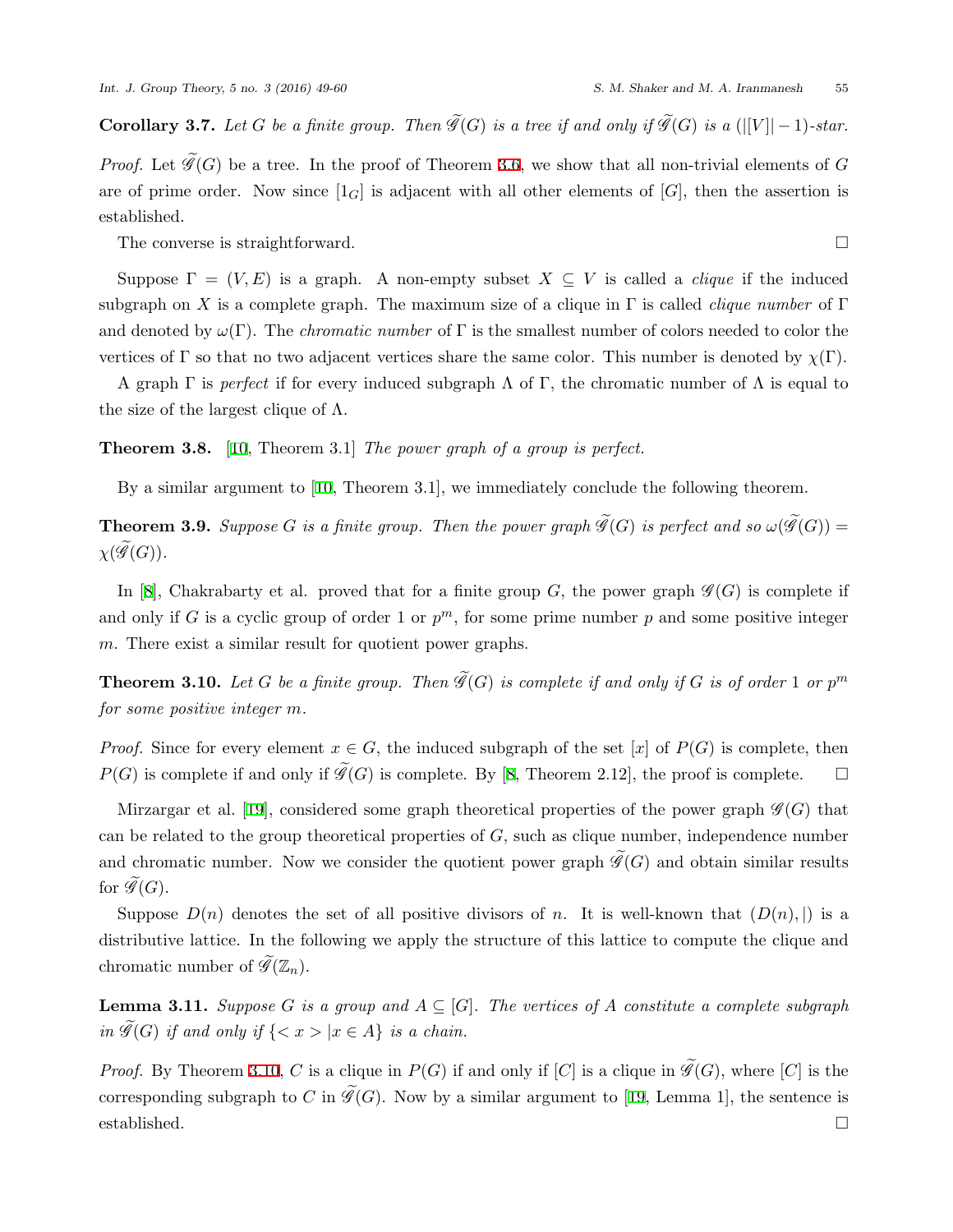**Theorem 3.12.** Suppose  $n = p_1^{\alpha_1} p_2^{\alpha_2} \cdots p_r^{\alpha_r}$ , where  $p_1 < p_2 < \cdots < p_r$  are prime numbers. Then

$$
\omega(\mathcal{G}(\mathbb{Z}_n)) = \chi(\mathcal{G}(\mathbb{Z}_n)) = 1 + \Sigma_{i=1}^r \alpha_i.
$$

*Proof.* The proof is similar to [\[19](#page-11-11), Theorem 2].  $\Box$ 

The *exponent* of a finite group *G* is defined as the least common multiple of all elements of *G*, denoted by  $Exp(G)$ . If *G* has an element *a* such that  $o(a) = Exp(G)$ , then *G* is called *full exponent*. It is easy to see that the nilpotent groups are full exponent.

<span id="page-7-0"></span>**Theorem 3.13.** Let G be a full exponent group and  $n = Exp(G) = p_1^{\beta_1}p_2^{\beta_2} \cdots p_r^{\beta_r}$ , where  $p_1 < p_2 <$  $\cdots$   $\lt p_r$  *are prime numbers. If x be an element of order n then* 

$$
\omega(\mathcal{G}(\mathbb{Z}_n)) = \chi(\mathcal{G}(\mathbb{Z}_n)) = 1 + \Sigma_{i=1}^r \beta_i.
$$

*Proof.*The proof is similar to the proof of [[19,](#page-11-11) Theorem 3].  $\Box$ 

**Corollary 3.14.** Let *G* be a finite group. Then the quotient power graph  $\widetilde{\mathscr{G}}(G)$  is planar if and only  $if \pi_e(G) \subseteq \{1, p, p^2, p^3, pq, p^2q\}$ , where p, q are distinct prime numbers.

*Proof.* Suppose that  $\widetilde{\mathscr{G}}(G)$  is planar and  $[x] \in \widetilde{V}$ . Then  $\widetilde{\mathscr{G}}(G)$  does not have the complete graph  $K_5$ as its induced subgraph and so by Theorem [3.13,](#page-7-0)  $o(x) \in \{1, p, p^2, p^3, pq, p^2q, pqr\}$ , where  $p, q, r$  are distinct prime numbers. Suppose that  $o(x) = pqr$  and  $\widetilde{\mathscr{G}}(\langle x \rangle) = (V, [E])$ . Then  $|[V]| = 8$  and  $|E| = 19$ . By [\[22](#page-11-15), 6.1.23.Theorem],  $\widetilde{\mathscr{G}}(< x >)$  is not planar and so  $\widetilde{\mathscr{G}}(G)$  is not planar. But it is easy to check that in other cases  $\widetilde{\mathscr{G}}(G)$  is planar.  $\Box$ 

## 4. **The proper quotient power graphs of finite groups**

By considering  $\mathscr{G}^*(G)$ , we can obtain some information about  $\mathscr{G}(G)$ . So in this section we discuss the proper quotient power graphs of finite groups. We classify all groups *G* where  $\mathscr{G}^*(G)$  is isomorphic to one of trees, paths or bipartite graphs.

<span id="page-7-1"></span>**Lemma 4.1.** Let  $G$  be a finite group and  $\mathscr{G}*(G)$  be a path. Then all non-trivial elements of  $G$  are of *order*  $p, p^2$  *or*  $pq$ *, for distinct prime numbers*  $p$  *and*  $q$ *.* 

*Proof.* Let  $\widetilde{\mathscr{G}}^*(G)$  be a path and  $[1_G] \neq [x] \in [G]$ . Suppose that  $d^+([x]) \geq 1$  and  $d^-(x]) \geq 1$ . Then there exist two arcs  $[y] \to [x]$  and  $[x] \to [z]$  in  $\widetilde{\mathscr{G}}^*(G)$ , where  $[y], [z] \in [G] \setminus [1_G]$ . So  $x = y^m$  and  $z = x^n$ , for some positive integers *m* and *n*. Thus  $z = y^{mn}$  and so we have an arc from [*y*] to [*z*]. Hence  $\widetilde{\mathscr{G}}^*(G)$ has a cycle of length three which is a contradiction. Therefore we may distinguish the following cases: Case 1)  $d^+(x) = 0$  and  $d^-(x) = 0, 1$  or 2. Since  $d^+(x) = 0$ , then the order of x must be a prime number.

Case 2)  $d^+(x) = 1$  and  $d^-(x) = 0$ . Since  $d^+(x) = 1$ , we have  $o(x) = p^2$ , for some prime number *p*. Case 3)  $d^+(x) = 2$  and  $d^-(x) = 0$ . Since  $d^+(x) = 2$ , then we conclude that  $o(x) = pq$ , where p and *q* are prime numbers. Hence the order of each element of *G* is a prime number or the product of two prime numbers. Suppose that there exist three elements  $x', y', z' \in G$  such that  $o(x') = p$ ,  $o(y') = q$  and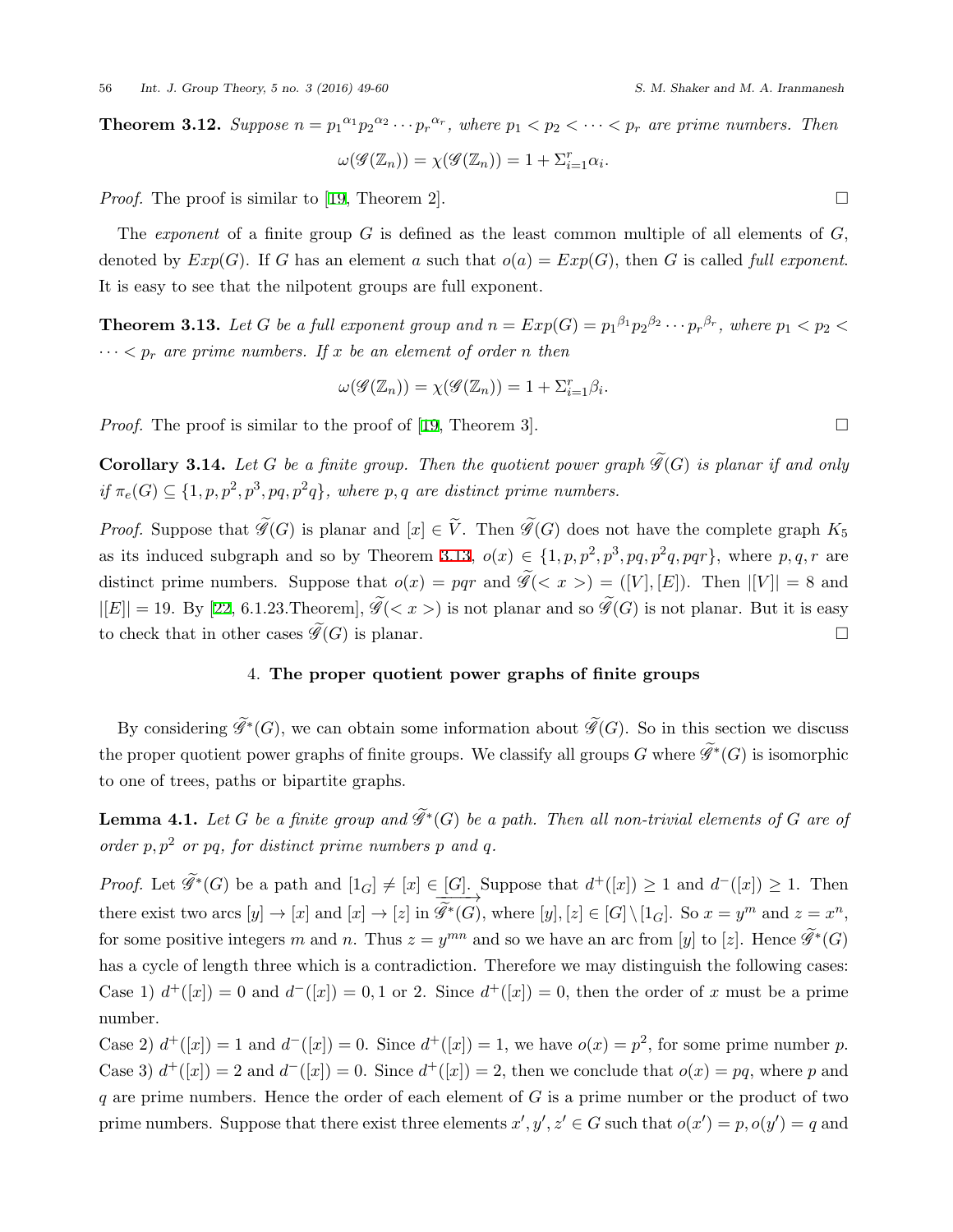$o(z') = r$ , where p, q and r are distinct prime numbers. Then we have  $o(x'y'z') = pqr$ , a contradiction. Also if there exist two elements  $g, h \in G$  such that  $o(g) = p^2$  and  $o(h) = q^2$ , where p and q are distinct prime numbers, then we have  $o(gh) = p^2q^2$ , a contradiction. Hence all non-trivial elements of *G* are of order  $p, p^2$  or  $pq$ .

**Theorem 4.2.** Let  $G$  be a finite group. Then  $\mathscr{G}^*(G)$  is a path if and only if  $G$  is isomorphic to one *of the groups*  $\mathbb{Z}_p$ ,  $\mathbb{Z}_{p^2}$  *and*  $\mathbb{Z}_{pq}$ *, where*  $p, q$  *are prime numbers.* 

*Proof.* Let  $\widetilde{\mathscr{G}}^*(G)$  be a path. Then by Lemma [4.1,](#page-7-1) all elements of *G* has order  $p, p^2$  or  $pq$ , for some prime numbers *p* and *q*. Suppose that the vertices  $[a_1]$  and  $[a_k]$  are the ends of this path. If  $[a_1] = [a_k]$ then  $o(a_1) = p$  and so  $G \cong \mathbb{Z}_p$ . Suppose that  $[a_1] \neq [a_k]$ . We consider the following cases:

Case 1)  $d^+([a_1]) = 0, d^-([a_1]) = 1, d^+([a_k]) = 1$  and  $d^-([a_k]) = 0$ . So *−→ G*e*∗* (*G*) is the following path: If

 $k = 2$ , then  $o(a_1) = p$ ,  $o(a_2) = p^2$  and  $a_1 = a_2^p$ . Thus  $G \cong \langle a_2 \rangle \cong \mathbb{Z}_{p^2}$  and so  $\widetilde{\mathscr{G}}^*(G) \cong K_2$ . Suppose that  $k = 3$ . Since  $d^{-}([a_1]) = d^{+}([a_k]) = 1$  then we have two arcs  $a_2 \to a_1$  and  $a_3 \to a_2$ . So there exist an arc from  $a_3$  to  $a_1$  and we may consider a cycle  $[a_1]$ ,  $[a_2]$ ,  $[a_3]$ ,  $[a_1]$  in  $\mathscr{G}^*(G)$ , which contradicts the assumption that  $\widetilde{\mathscr{G}}^*(G)$  is a path. Suppose that  $k \geq 4$ . Then  $o(a_2) = pq$  and  $o(a_k) = p^2$  or  $q^2$ . Thus  $p^2q$  divides  $o(a_2a_k)$  or  $q^2p$  divides  $o(a_2a_k)$ . By Lemma [4.1](#page-7-1), this is a contradiction. *−→*

Case 2)  $d^+([a_1]) = 1, d^-([a_1]) = 0, d^+([a_k]) = 0$  and  $d^-([a_k]) = 1$ . So *G*e*∗* (*G*) is the following path: By

rearranging the indices, we obtain the Case 1).

Case 3)  $d^+([a_1]) = 1, d^-([a_1]) = 0, d^+([a_k]) = 1$  and  $d^-([a_k]) = 0$ . So *−→*  $\mathscr{G}^*(G)$  is the following path: Suppose that  $k = 2$ . Then  $d^+([a_1]) = d^+([a_2]) = 1$  implies that  $[a_1] = [a_2]$ , a contradiction. If  $k = 3$ ,

then  $o(a_1) = o(a_3) = p^2$  and  $o(a_2) = p$ . Then  $\langle a_1 \rangle$  and  $\langle a_3 \rangle$  are the only Sylow *p*-subgroups of *G*. So the number of Sylow *p*-subgroups is not of the form  $1 + tp$ , for some integer *t*. This is a contradiction. Suppose that  $k = 4$ . Since  $d^+([a_1]) = d^+([a_4]) = 1$  then we have two arcs  $a_1 \to a_2$ and  $a_4 \rightarrow a_3$ . On the other hand there exists an arc from  $a_2$  to  $a_3$  or an arc from  $a_3$  to  $a_2$ . In first case we have the cycle  $[a_1]$ *,*  $[a_2]$ *,*  $[a_3]$ *,*  $[a_1]$  and in second case we have the cycle  $[a_4]$ *,*  $[a_3]$ *,*  $[a_2]$ *,*  $[a_4]$  in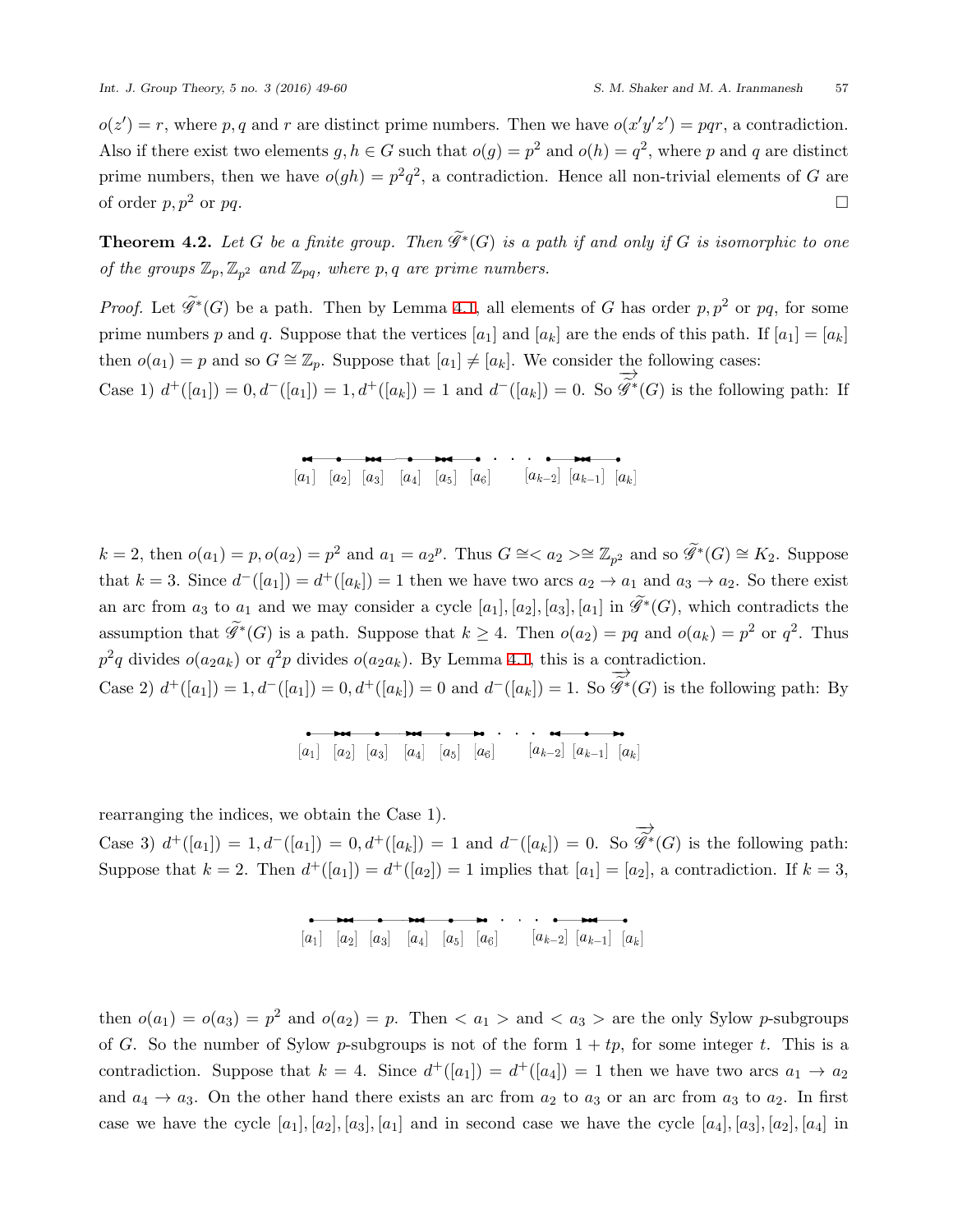$\widetilde{\mathscr{G}}^*(G)$ . Since  $\widetilde{\mathscr{G}}^*(G)$  is a path, this is a contradiction. Now suppose that  $k \geq 5$ , then  $o(a_1) = p^2$  and  $o(a_{k-2}) = pq$ . Thus  $p^2q$  divides  $o(a_1a_{k-2})$ , which is, by Lemma [4.1,](#page-7-1) a contradiction. *−→*

Case 4)  $d^+([a_1]) = 0, d^-([a_1]) = 1, d^+([a_k]) = 0$  and  $d^-([a_k]) = 1$ . So *G*e*∗* (*G*) is the following path: Suppose that  $k = 2$ . Then  $d^{-}([a_1]) = d^{-}([a_2]) = 1$  implies that  $[a_1] = [a_2]$ , a contradiction. If  $k = 3$ ,

then  $o(a_1) = p, o(a_2) = pq$  and  $o(a_3) = q$ . Also we have  $a_1 = a_2^q$  $a_2^q$  and  $a_3 = a_2^p$ 2. Thus *G*  $\cong$  < *a*<sub>2</sub> > $\cong$   $\mathbb{Z}_{pq}$ . In this case  $\mathscr{G}^*(G)$  is a path of length two. Suppose that  $k = 4$ . Since  $d^-([a_1]) = d^-([a_4]) = 1$ , we have two arcs  $a_2 \rightarrow a_1$  and  $a_3 \rightarrow a_4$ . On the other hand there exists either an arc from  $a_2$  to  $a_3$  or an arc from  $a_3$  to  $a_2$ . In the first case we have the cycle  $[a_2]$ ,  $[a_3]$ ,  $[a_4]$ ,  $[a_2]$  and in the second case we have the cycle  $[a_1]$ ,  $[a_2]$ ,  $[a_3]$ ,  $[a_1]$  in  $\mathscr{G}^*(G)$ . Since  $\mathscr{G}^*(G)$  is a path, this is a contradiction. Now suppose that  $k \ge 5$ . Then  $o(a_1) = p$  and  $o(a_{k-1}) = pq$ . Since  $\langle a_1 \rangle \cap \langle a_{k-1} \rangle = 1_G$ , we have  $o(a_1 a_{k-1}) = p^2 q$ . This contradicts to Lemma [4.1.](#page-7-1)

Conversely it is easy to check that the graphs  $\mathscr{G}^*(\mathbb{Z}_p)$ ,  $\mathscr{G}^*(\mathbb{Z}_{p^2})$  and  $\mathscr{G}^*(\mathbb{Z}_{pq})$ , where *p* and *q* are prime numbers, are paths of length  $0, 1$  and  $2$ , respectively.  $\Box$ 

<span id="page-9-0"></span>**Theorem 4.3.** Let G be a finite group. Then  $\mathscr{G}^*(G)$  is a bipartite graph if and only if  $\mathscr{G}^*(G)$  is *connected and the order of each non-trivial element of G is a prime or a product of two primes (not necessary distinct).*

*Proof.* Let  $\mathscr{G}^*(G)$  be a bipartite graph with two part  $\Gamma_1$  and  $\Gamma_2$ . We consider the directed power graph  $\mathscr{G}^*(G)$ . If there exist arcs  $[b] \to [a]$  and  $[a] \to [c]$ , then there exist the arc  $[b] \to [c]$ . This implies that  $\{[b], [c]\} \in [E_0]$ , which is a contradiction. Hence we may assume that all arcs are from  $\Gamma_1$  to  $\Gamma_2$ . Hence all elements in  $\Gamma_2$  are of prime order. Let  $[a] \in \Gamma_1$ . If  $o(a) = pqm$ , where  $m \neq 1$  is a positive number and *p* and *q* are prime numbers (not necessary distinct), then we have  $\{[a], [a^p]\} \in [E_0]$  and  $\{[a], [a^{pq}]\}\in [E_0]$ . Thus  $[a^p], [a^{pq}]\in \Gamma_2$ . But  $\{[a^p], [a^{pq}]\}\in [E_0]$ , a contradiction. Hence all elements of  $\Gamma_1$  must be of order *p* or *pq*, for some prime numbers *p* and *q*, which are not necessary distinct.

Conversely Suppose that  $\widetilde{P}_0(G)$  is connected and all elements of *G* are of order *p*,  $p^2$  and *pq*, for some prime numbers  $p$  and  $q$ . Then all elements of prime order are in one part of  $\mathscr{G}^*(G)$  and the other are in the other part.  $\Box$ 

**Theorem 4.4.** (*i*) Suppose *G* is a p-group. Then  $\mathscr{G}*(G)$  is bipartite if and only if *G* is a cyclic or a *generalized quaternion group.*

 $(i)$  *Suppose G is a nilpotent group which is satisfy in the Case 2) of Theorem [3.6.](#page-5-1) Then*  $\mathscr{G}^*(G)$  *is bipartite.*

*Proof.* (*i*) Suppose that *G* is a *p*-group. By [\[20](#page-11-16), Theorem 7],  $\mathscr{G}^*(G)$  is connected if and only if *G* is cyclic or a generalized quaternion group. By Lemma [2.2,](#page-3-0) the number of connected components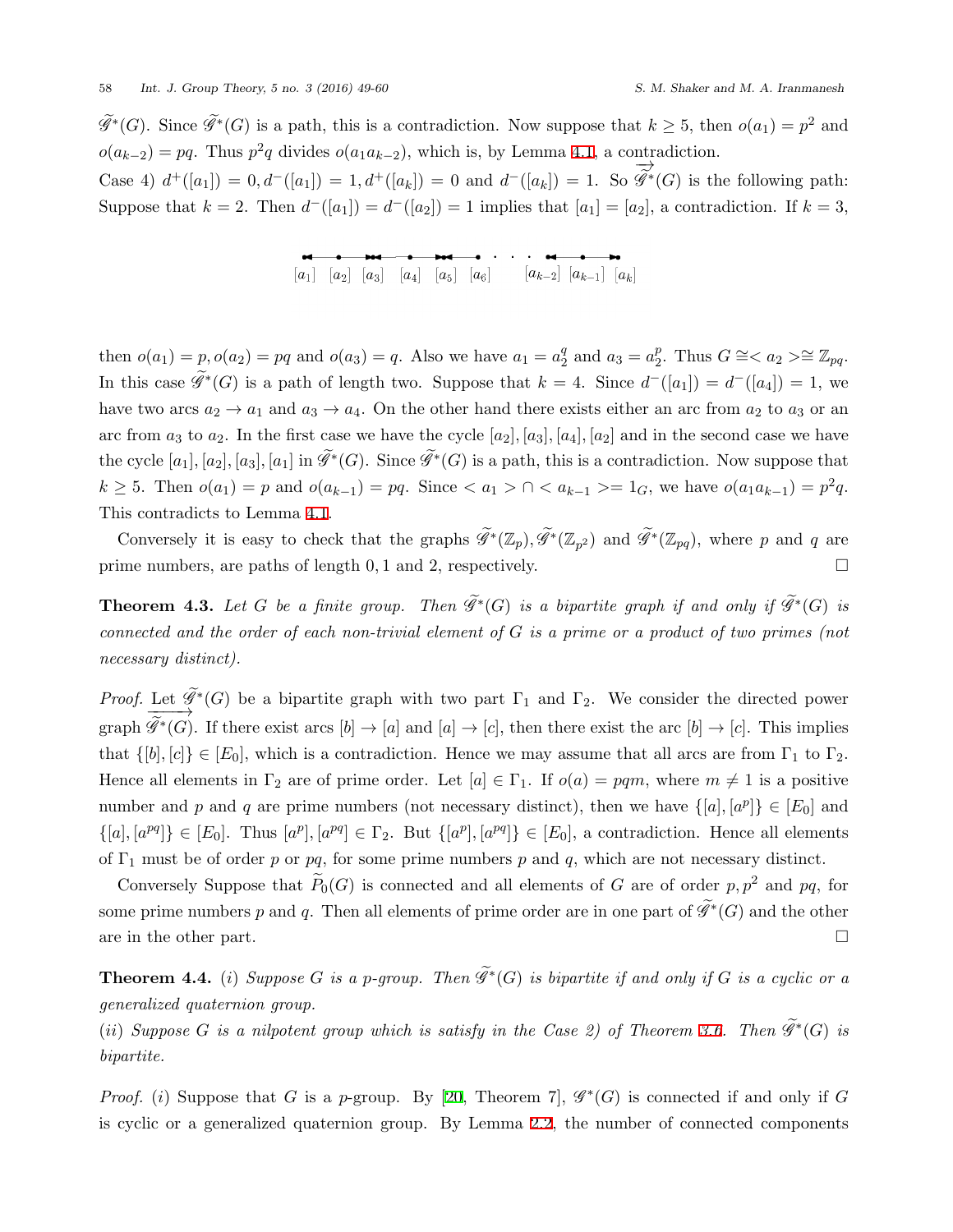of  $\mathscr{G}^*(G)$  is equal to the number of connected components of  $\mathscr{G}^*(G)$ . Thus by Theorem [4.3,](#page-9-0) the conclusion is established.

(*ii*) Suppose *G* is a nilpotent group which is satisfy in Case 2) of Theorem [3.6.](#page-5-1) Then by[[20,](#page-11-16) Theorem 10], *G ∗* (*G*) is connected and so by Lemma [2.2,](#page-3-0) *G*e*<sup>∗</sup>* (*G*) is connected. Also by[[9\]](#page-11-17), all non-trivial elements of *G* are of prime order. Hence by Theorem [4.3](#page-9-0),  $\mathcal{G}^*(G)$  is bipartite.  $\Box$ 

**Theorem 4.5.** Let *G* be a finite group. Then  $g(\widetilde{\mathscr{G}}^*(G)) = 3$  if and only if there exist an element  $a \in G$  *such that pqr divides*  $o(a)$ *, where*  $p, q$  *and*  $r$  *are prime numbers (not necessary distinct).* 

*Proof.* Let  $\mathbf{g}(\mathcal{G}^*(G)) = 3$ . Then there exists a cycle of length three in  $\mathcal{G}^*(G)$ , say [a], [b], [c], [a]. We can assume that  $b = a^m$  and  $c = b^n$ , for some positive integers *m* and *n*. Thus we have  $c = a^{mn}$ . Hence this cycle is a subgraph of  $\widetilde{\mathscr{G}}^*(\langle a \rangle)$  and  $|V(\widetilde{\mathscr{G}}^*(\langle a \rangle))| \geq 3$ . If  $o(a) = p$  or  $o(a) = p^2$ , for a prime number p, then  $V(\mathscr{G}^*(\langle a \rangle)) = \{[a]\}\$  or  $V(\mathscr{G}^*(\langle a \rangle)) = \{[a], [a^p]\}\$ , respectively. This is a contradiction to  $|V(\mathscr{G}^*(\)\)| \geq 3$ . If  $o(a) = pq$ , for some prime numbers p and q, then  $\mathscr{G}^*(\)$ is a path of length two, a contradiction. Hence *pqr* divides  $o(a)$ , where *p*, *q* and *r* are prime numbers.

Conversely let  $a \in G$ . Suppose that *pqr* divides  $o(a)$ , where p, q and r are prime numbers. Then there exists the cycle  $[a]$ ,  $[a^p]$ ,  $[a^q]$ ,  $[a]$  in  $\widetilde{\mathscr{G}}^*(G)$ . Therefore  $\mathbf{g}(\widetilde{\mathscr{G}}^*(G)) = 3$ . □

Suppose that  $\widetilde{\mathcal{G}}(G)$  is a Hamiltonian graph, with the Hamiltonian cycle *C*. Obviously the path  $P = C \setminus \{ [1_G] \}$  is a Hamiltonian path in  $\mathscr{G}^*(G)$ . Suppose *P* is a Hamiltonian path in  $\mathscr{G}^*(G)$ . Since  $[1_G]$  is adjacent to other vertices in  $\widetilde{\mathscr{G}}(G)$  then  $C = P \cup \{[1_G]\}$  is a Hamiltonian cycle in  $\widetilde{\mathscr{G}}(G)$ . Thus we have the following proposition.

**Proposition 4.6.** Let G be a finite group. Then  $\mathscr{G}(G)$  is a Hamiltonian graph if and only if  $\mathscr{G}^*(G)$ *has a Hamiltonian path.*

**Proposition 4.7.** Let G be a finite group. Suppose that  $[e_0]$  be the number of edges of  $\mathscr{G}^*(G)$ . Then  $[e_0] = \sum_{a \in G}$  $\frac{1}{\phi(o(a))}(-2+\sum_{i=1}^{o(a)}$ 1  $\frac{1}{\phi(o(a^i))}$ ) + 1*.* 

*Proof.* It follows immediately from Theorem [3.4.](#page-4-0) □

**Proposition 4.8.** Suppose G is a finite group. Then  $\omega(\mathscr{G}^*(G)) = \omega(\mathscr{G}(G)) - 1_G$  and  $\omega(\mathscr{G}^*(G)) =$  $\omega(\widetilde{\mathscr{G}}(G)) - 1_G$ .

*Proof.* Since  $1_G([1_G])$  is adjacent to other vertices, the conclusion is established. □

#### **REFERENCES**

- <span id="page-10-2"></span>[1] J. Abawajy, A. Kelarev and M. Chowdhury, Power graphs: A Survey, *Electron. J. Graph Theory Appl. (EJGTA)*, **1** (2013) 125–147.
- <span id="page-10-0"></span>[2] A. Abdollahi, S. Akbari and H. R. Maimani, Non-commuting graph of a group, *J. Algebra* **298** (2006) 468–492.
- <span id="page-10-1"></span>[3] D. Bubboloni, S. Dolfi, M. A. Iranmanesh and C. E. Praeger, On bipartite divisor graphs for group conjugacy class sizes, *J. Pure Appl. Algebra*, **213** (2009) 1722–1734.